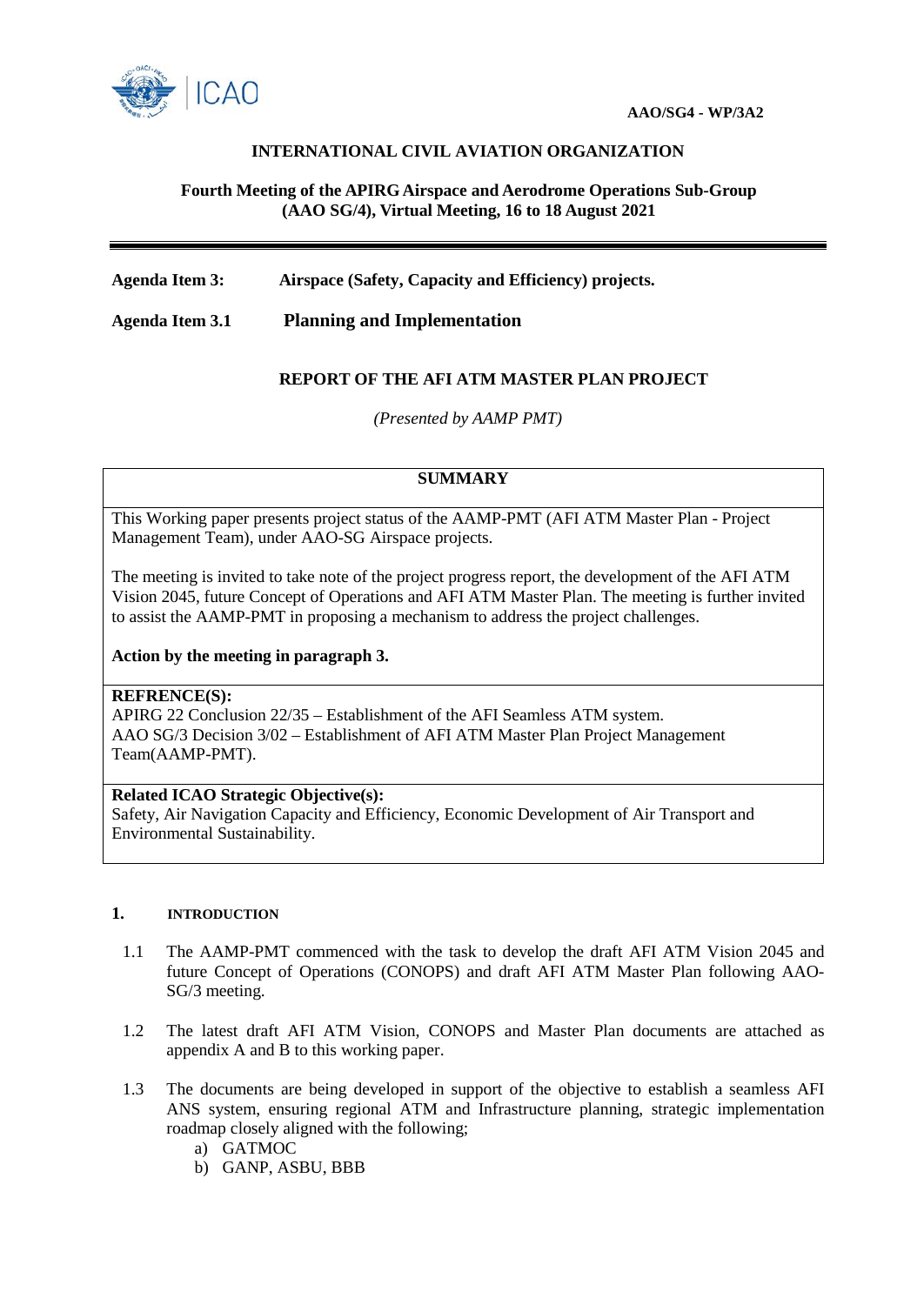- c) GASP
- d) AAO-SG and IIM-SG Projects Implementation roadmap in collaboration with AFI States and regional Stakeholders.
- 1.4 AFI ATM Vision 2045, CONOPS and ATM Master Plan are developed incorporating key elements from regional entities, i.e. African Union (AU), Regional Economic Commissions (RECs), African Civil Aviation Commission (AFCAC) and Single African Air Transport Market (SAATM).

## **2. DISCUSSION**

- 2.1 In support of the APIRG objective, to foster the development of the AFI seamless ANS system, the AFI ATM Vision 2045, future Concept of Operations and AFI ATM Master Plan, will provide a regional ATM roadmap, considering key AAO-SG and IIM-SG projects planning and implementation in alignment with the development of the AFI Infrastructure strategy and technology roadmaps.
- 2.2 The AFI ATM Vision development has a 25-year strategic outlook objective, where the future concept of operations will consider technological disruptors and enablers of the AFI seamless ANS framework and developments within the adjacent ICAO regions. This strategic outlook is linked to the APIRG 23 conclusion 23/14 requirement for data collection for a 25-year traffic forecast.
- 2.3 The technological environment may fast pace the ever-changing ATM operational landscape and disruptors, where increasing demand/new type of demand including industry new business models, will inform the need for the development of an AFI ATM Vision and future concept of operations.
- 2.4 The AFI ATM Vision 2045, CONOPS and AFI ATM Master Plan document development efforts are approximately reaching 50% completeness, however there is still significant content review and refinement required to ensure achievement mature and AFI-centric products.
- 2.5 Participation in the project activities has been predominantly low since project inception. Majority of the milestones in line with the AAMP-PMT work programme remain outstanding, and due to the significantly low contribution, half of the project milestones have not been achieved.
- 2.6 In April of 2021, the two project tasks teams were amalgamated, mainly due to the challenges due to the low member participation in project activities including project meetings. The rationale being to support simultaneous documents development, and in support of the document content coordination and alignment objectives.
- 2.7 To support project team activity tracking and participation in the two project tasks, a steering team made up of six AAMP-PMT members was formulated. The steering team's main task being to coordinate and facilitate project activities and ensure that the undertaking is continuously developing towards maturity.
- 2.8 The steering team continue to make inroads, however it is impractical that the project will be completed timeously considering the looming end of August 2021 deadline.
- 2.9 AAMP-PMT recommends that the project deadline be reviewed, and an extension afforded to the team to allow work to continue and ensure that the project activities will lead to mature documents, befitting to be submitted to APIRG in line with APIRG 22 conclusion 22/35.